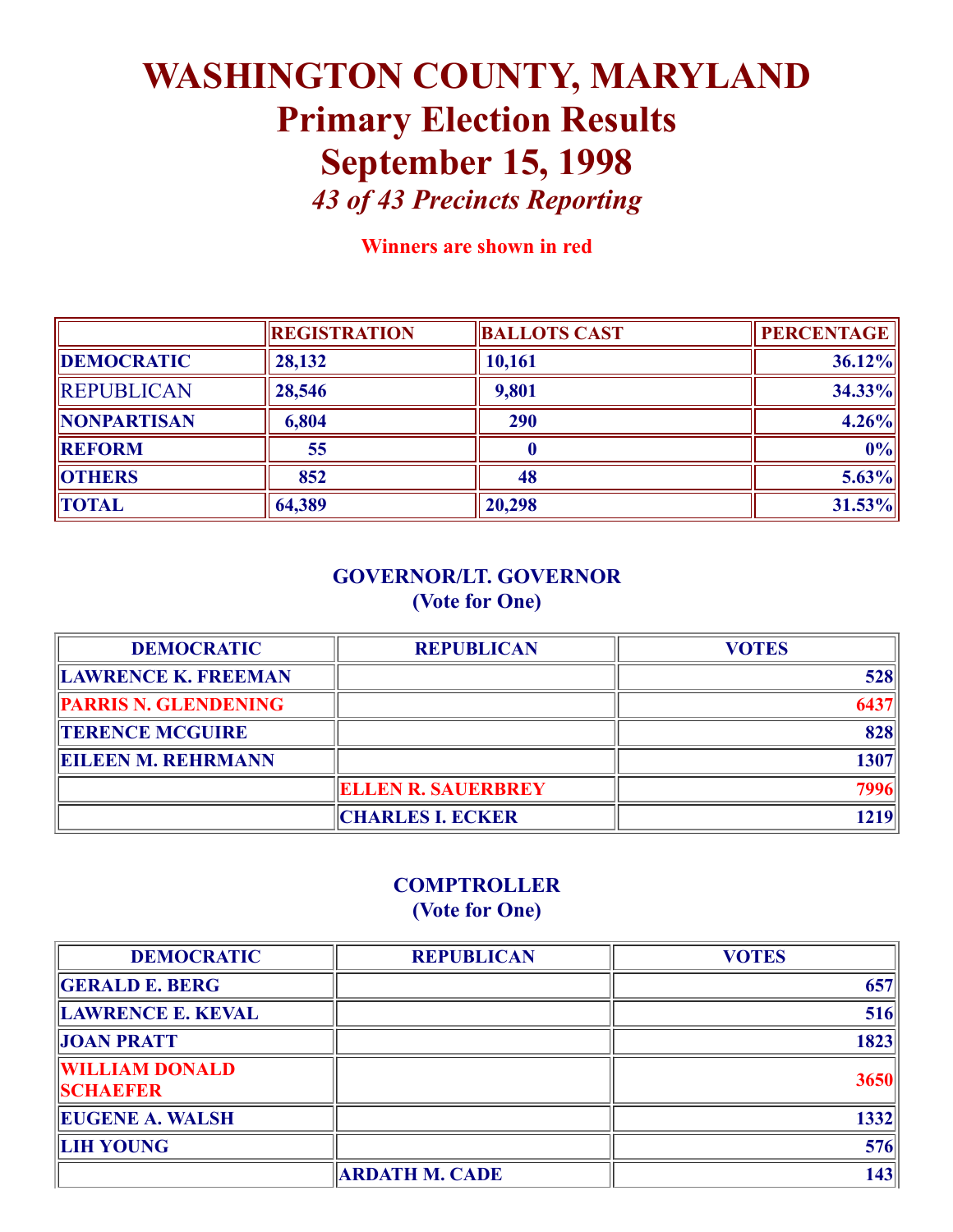| <b>LARRY MARK EPSTEIN</b>    | 398 |
|------------------------------|-----|
| <b>ROBERT W. KEARNS</b>      |     |
| <b>TIMOTHY R. MAYBERRY</b>   |     |
| <b>MICHAEL STEELE</b>        |     |
| <b>EUGENE ROBERT ZARWELL</b> |     |

### ATTORNEY GENERAL (Vote for One)

| <b>DEMOCRATIC</b>   | <b>REPUBLICAN</b>        | VOTES |
|---------------------|--------------------------|-------|
| J. JOSEPH CURRAN JR |                          |       |
|                     | <b>PAUL H. RAPPAPORT</b> |       |

## U.S. SENATOR (Vote for One)

| <b>DEMOCRATIC</b>           | <b>REPUBLICAN</b>           | <b>VOTES</b> |
|-----------------------------|-----------------------------|--------------|
| <b>KAUKO H. KOKKONEN</b>    |                             | 289          |
| <b>ANN L. MALLORY</b>       |                             | 1738         |
| <b>BARBARA ANN MIKULSKI</b> |                             | 7200         |
|                             | <b>BARRY STEVE ASBURY</b>   | 352          |
|                             | <b>MICHAEL GLOTH</b>        | 536          |
|                             | <b>HOWARD DAVID GREYBER</b> | 291          |
|                             | <b>GEORGE LIEBMANN</b>      | 408          |
|                             | <b>BRADLYN MCCLANAHAN</b>   | 356          |
|                             | <b>ROSS Z. PIERPONT</b>     | 1278         |
|                             | <b>THOMAS SCOTT</b>         | 733          |
|                             | <b>JOHN STAFFORD</b>        | 704          |
|                             | <b>JOHN TAYLOR</b>          | 574          |
|                             | <b>KENNETH L. WAYMAN</b>    | 1287         |

## REPRESENTATIVE IN CONGRESS 6th CONG. DIST (Vote for One)

| <b>DEMOCRATIC</b>        | <b>REPUBLICAN</b>      | VOTES |
|--------------------------|------------------------|-------|
| <b>TIMOTHY D. MCCOWN</b> |                        |       |
|                          | <b>ROSCOE BARTLETT</b> |       |

STATE SENATOR DISTRICT 2 (Vote for One)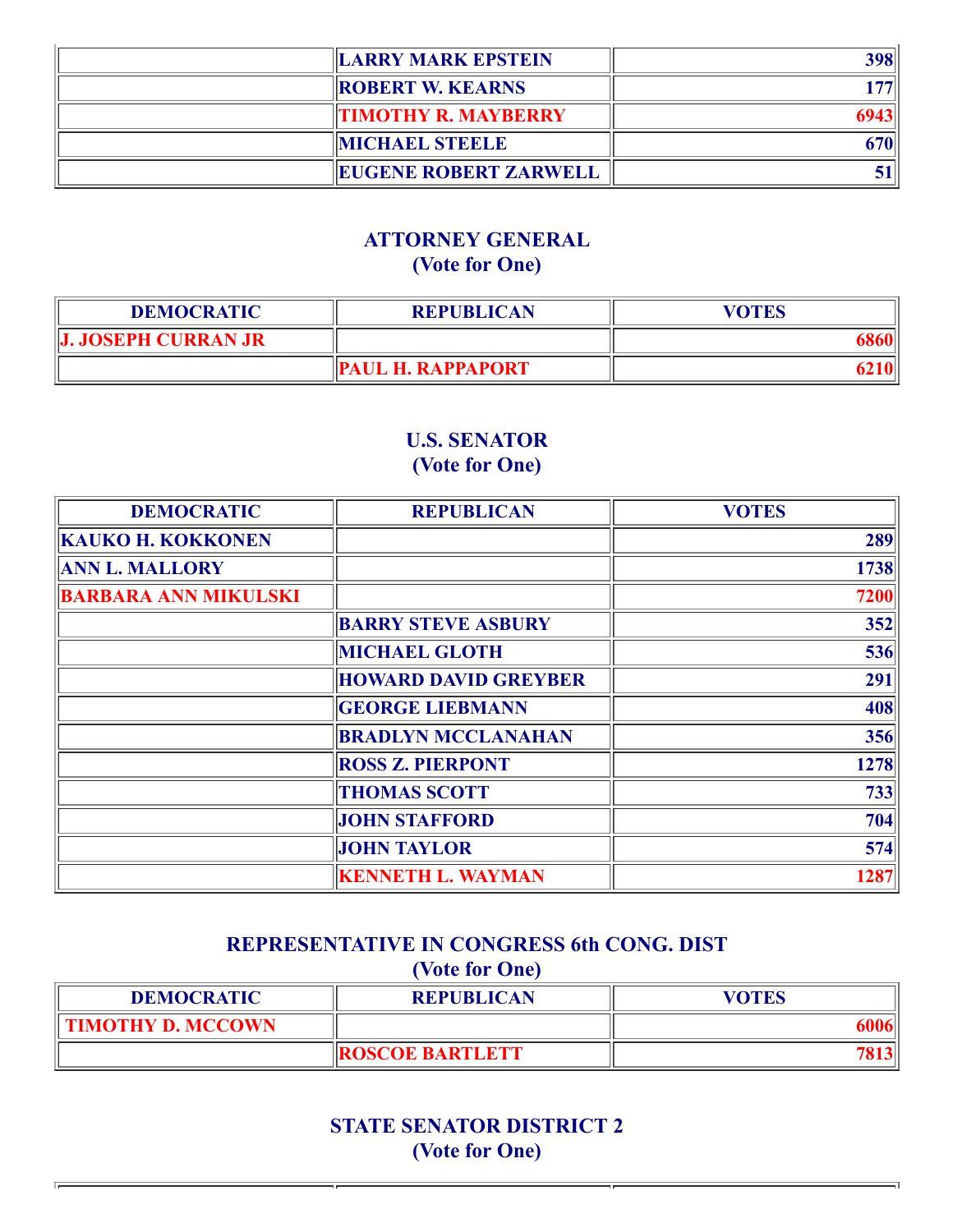| <b>DEMOCRATIC</b> | <b>REPUBLICAN</b>       | <b>VOTES</b> |
|-------------------|-------------------------|--------------|
|                   | <b>DONALD F. MUNSON</b> |              |
|                   | <b>VICTORIA NELSON</b>  |              |

### STATE SENATOR DISTRICT 3 (Vote for One)

| <b>DEMOCRATIC</b>     | <b>REPUBLICAN</b>          | <b>VOTES</b> |
|-----------------------|----------------------------|--------------|
| <b>RONALD S. BIRD</b> |                            |              |
|                       | <b>JOHN W. DERR</b>        |              |
|                       | <b>ALEXANDER X. MOONEY</b> | 325          |

### HOUSE OF DELEGATES DISTRICT 2A (Vote for One)

| <b>DEMOCRATIC</b> | <b>REPUBLICAN</b>                           | $U\bigcap T\mathbb{R} \cap \mathbb{R}$<br><b>LD</b> |
|-------------------|---------------------------------------------|-----------------------------------------------------|
|                   | <b>MCKEE</b><br>ікк.к<br>$\mathbf{\Lambda}$ |                                                     |

### HOUSE OF DELEGATES DISTRICT 2B (Vote for One)

| <b>DEMOCRATIC</b>                           | <b>REPUBLICAN</b>           | <b>VOTES</b> |
|---------------------------------------------|-----------------------------|--------------|
| <b>D. BRUCE POOLE</b><br><b>(UNOPPOSED)</b> |                             | 1752         |
|                                             | <b>DAVID M. RUSSO</b>       | 502          |
|                                             | <b>CHRISTOPHER B. SHANK</b> |              |
|                                             | <b>SETH EDWARD WILSON</b>   |              |

### HOUSE OF DELEGATES DISTRICT 2C (Vote for One)

| <b>DEMOCRATIC</b>       | <b>REPUBLICAN</b> | VOTES |
|-------------------------|-------------------|-------|
| <b>JOHN P. DONOGHUE</b> |                   |       |
| <b>PAUL MULDOWNEY</b>   |                   | 1139  |

### HOUSE OF DELEGATES DISTRICT 3 (Vote for Three)

| <b>DEMOCRATIC</b> | <b>REPUBLICAN</b> | VOTES |
|-------------------|-------------------|-------|
| IC. SUE HECHT     |                   |       |
|                   |                   |       |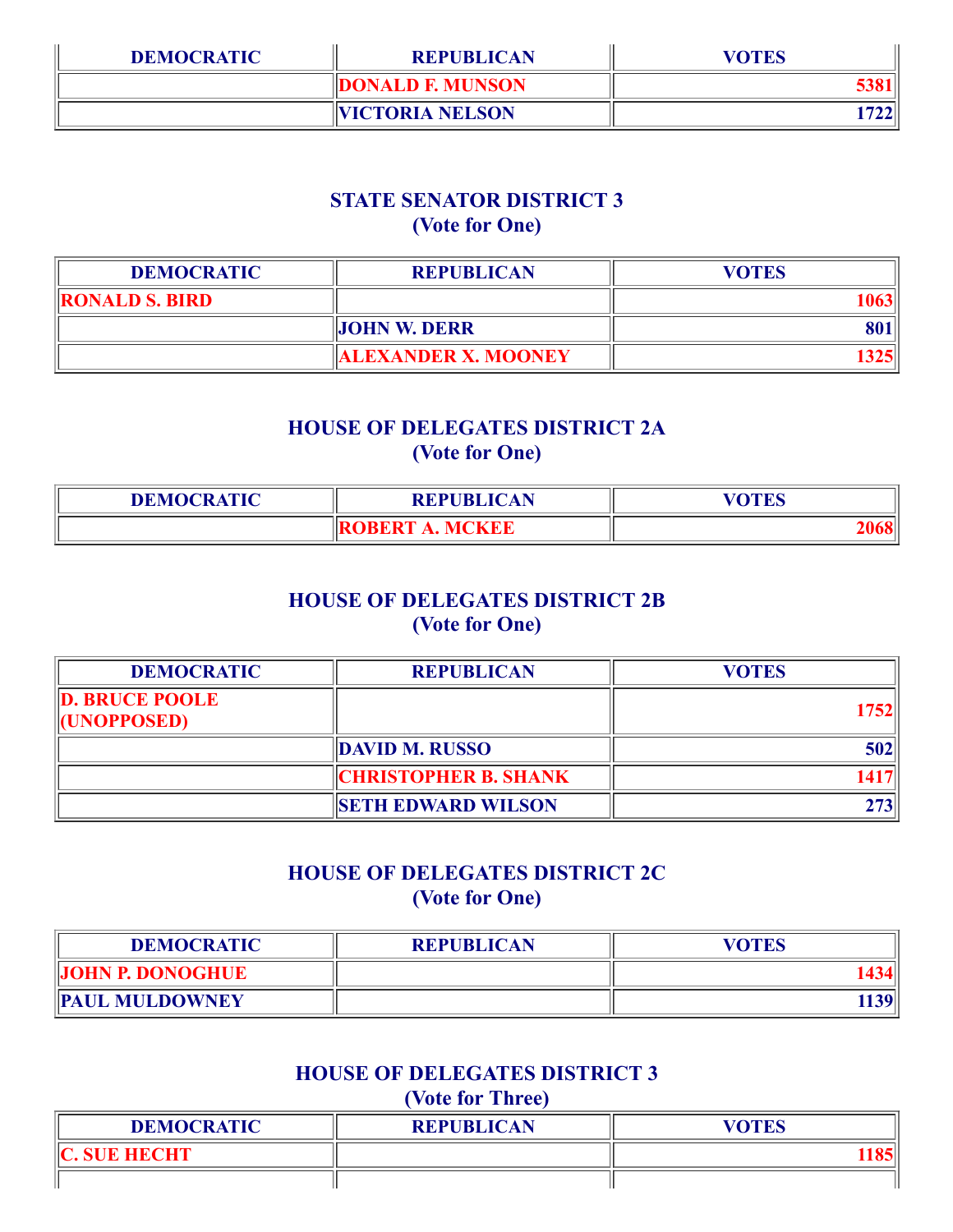| <b>DAVID P. KOONTZ</b> |                            |      |
|------------------------|----------------------------|------|
| <b>RICHARD L. STUP</b> |                            | 8251 |
|                        | <b>JOSEPH R. BARTLETT</b>  | 1225 |
|                        | <b>TIMOTHY BROOKS</b>      | 616  |
|                        | <b>WILLIAM M. CASTLE</b>   | 707  |
|                        | <b>LOUISE V. SNODGRASS</b> |      |

# COUNTY COMMISSIONER (Vote for Five)

| <b>DEMOCRATIC</b>           | <b>REPUBLICAN</b>                 | <b>VOTES</b> |
|-----------------------------|-----------------------------------|--------------|
| <b>JULIANNA M. ALBOWICZ</b> |                                   | 2859         |
| <b>WILLIAM C. BLAIR</b>     |                                   | 2140         |
| <b>RONALD L. BOWERS</b>     |                                   | 3959         |
| <b>WILLIAM M. BREICHNER</b> |                                   | 3348         |
| <b>PATRICIA E. CROWTHER</b> |                                   | 1882         |
| <b>RONNIE HINES</b>         |                                   | 1080         |
| <b>ANDREW R. HUMPHREYS</b>  |                                   | 2196         |
| <b>LINDA C. IRVIN-CRAIG</b> |                                   | 4251         |
| <b>DELMAS KNIGHT</b>        |                                   | 1059         |
| <b>EUGENE E. MORRIS</b>     |                                   | 1305         |
| <b>JOHN LEWIS SCHNEBLY</b>  |                                   | 4122         |
| <b>PAUL SWARTZ</b>          |                                   | 4638         |
| <b>JOSEPH D. SWOPE JR</b>   |                                   | 2033         |
| <b>SUSAN T. TUCKWELL</b>    |                                   | 5037         |
|                             | <b>TIMOTHY ALLEN BONDS</b>        | 1408         |
|                             | <b>JOHN P. CORDERMAN</b>          | 3977         |
|                             | <b>DENNIS L. DUFFEY</b>           | 1505         |
|                             | <b>WILLIAM M. HORNBARGER</b><br>Ш | 1210         |
|                             | <b>MARY L. KLINE</b>              | 3154         |
|                             | <b>ALFRED G. LANE</b>             | 400          |
|                             | <b>JOHN C. MUNSON</b>             | 3143         |
|                             | <b>JOHN S. SHANK</b>              | 3215         |
|                             | <b>GREGORY I. SNOOK</b>           | 5264         |
|                             | <b>ANDREW P. THOMAS</b>           | 2247         |
|                             | <b>ALBINO JAIME TRUJILLO</b>      | 1211         |
|                             | <b>JOSEPH HURD WALKER</b>         | 853          |
|                             | <b>CLINTON H. WILEY</b>           | 3139         |
|                             | <b>WILLIAM JOSEPH WIVELL</b>      | 3931         |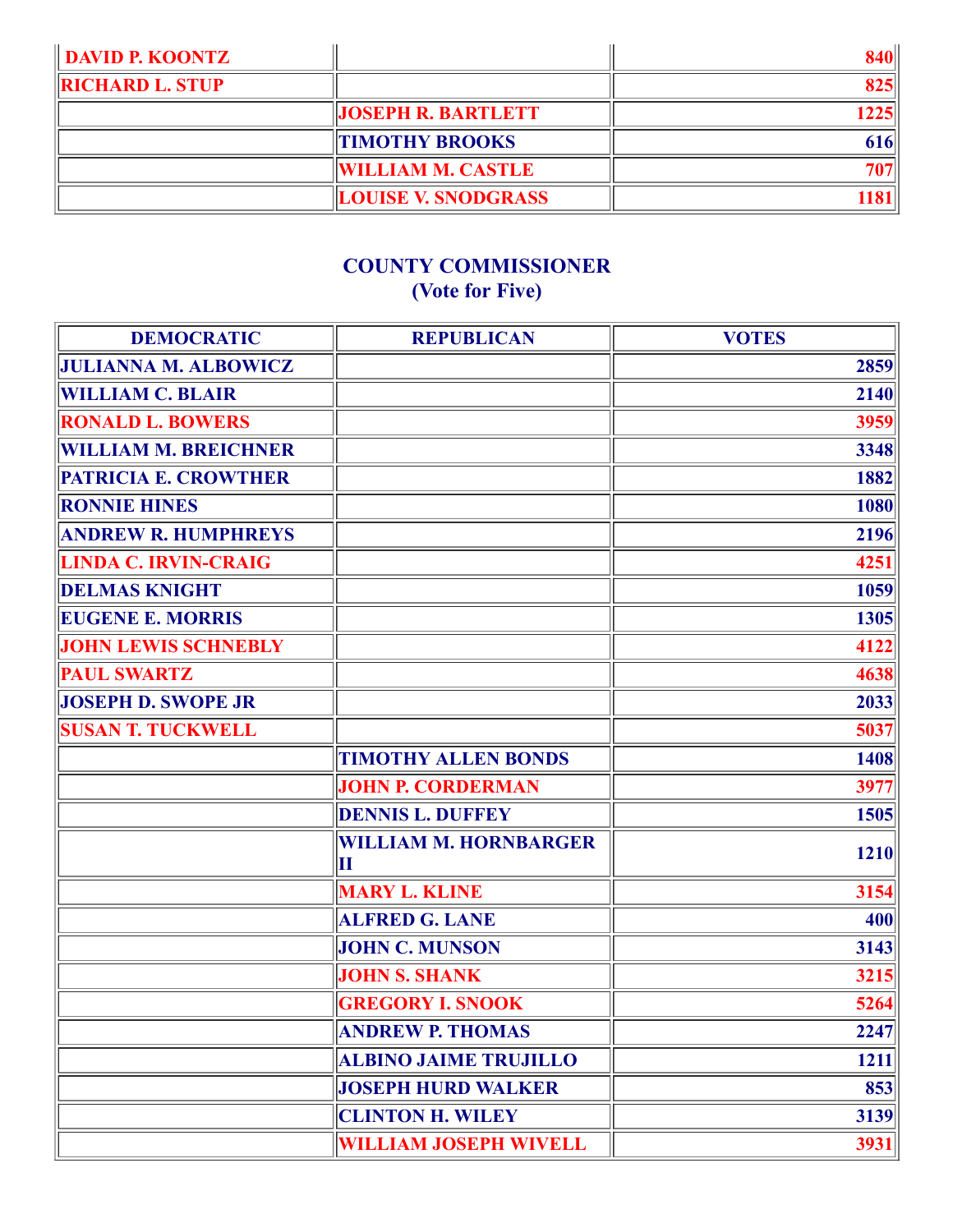### JUDGE OF THE CIRCUIT COURT 4th JUDICIAL CIRCUIT

# Judges Cross File

## (Vote for Two)

|                                     | <b>DEMOCRATIC</b> | <b>REPUBLICAN</b>                   |      |
|-------------------------------------|-------------------|-------------------------------------|------|
| <b>GREGORY C.</b><br><b>BANNON</b>  |                   | $\Box$ GREGORY C.<br>$4605$ BANNON  | 4562 |
| <b>DONALD E.</b><br><b>BEACHLEY</b> | 6043              | <b>DONALD E.</b><br><b>BEACHLEY</b> | 5607 |
| <b>KENNEDY BOONE</b>                |                   | <b>5482 KENNEDY BOONE</b>           |      |

### TREASURER (Vote for One)

| <b>DEMOCRATIC</b>      | <b>REPUBLICAN</b> | VOTES |
|------------------------|-------------------|-------|
| <b>TODD L. HERSHEY</b> |                   |       |
| <b>HUNOPPOSED)</b>     |                   |       |

### STATE'S ATTORNEY (Vote for One)

| <b>DEMOCRATIC</b> | <b>REPUBLICAN</b>                                | VOTES |
|-------------------|--------------------------------------------------|-------|
|                   | <b>M. KENNETH LONG JR.</b><br><b>ICINOPPOSED</b> | 7062  |

### CLERK OF THE CIRCUIT COURT (Vote for One)

| <b>DEMOCRATIC</b>       | <b>REPUBLICAN</b> | VOTES |
|-------------------------|-------------------|-------|
| <b>DENNIS J. WEAVER</b> |                   |       |
| <b>HUNOPPOSED)</b>      |                   |       |

### REGISTER OF WILLS (Vote for One)

| <b>DEMOCRATIC</b>                              | <b>REPUBLICAN</b> | VOTES |
|------------------------------------------------|-------------------|-------|
| <b>JOHN R. BLOYER II</b><br><b>HUNOPPOSED)</b> |                   | 1265  |

### JUDGE OF THE ORPHANS' COURT (Vote for Three)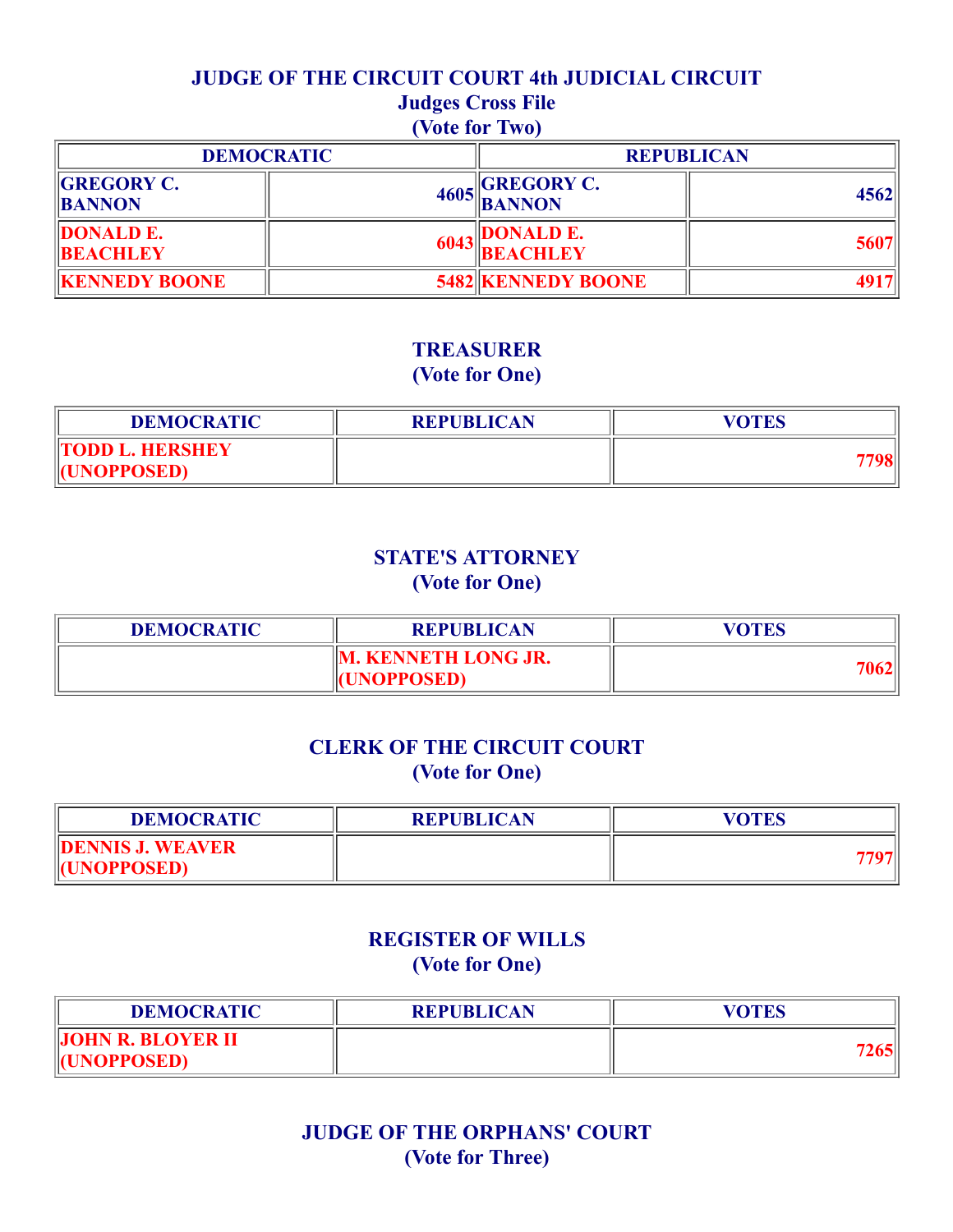| <b>DEMOCRATIC</b>                       | <b>REPUBLICAN</b>                         | <b>VOTES</b> |
|-----------------------------------------|-------------------------------------------|--------------|
| <b>LINDA L. FOX (UNOPPOSED)</b>         |                                           | 6303         |
| <b>ROY A. KEEFAUVER</b><br>(UNOPPOSED)  |                                           | 6002         |
| <b>EILEEN W. WIGGINS</b><br>(UNOPPOSED) |                                           | 5605         |
|                                         | <b>HARRY L. HARSH</b><br>(UNOPPOSED)      | 5373         |
|                                         | <b>J. WILLIAM LIGHTNER</b><br>(UNOPPOSED) | 5354         |
|                                         | <b>JOHN M. SHRIVER</b><br>(UNOPPOSED)     | 5528         |

# **SHERIFF**

# (Vote for One)

| <b>DEMOCRATIC</b>                             | <b>REPUBLICAN</b> | <b>VOTES</b> |
|-----------------------------------------------|-------------------|--------------|
| <b>CHARLES F. MADES</b><br><b>HUNOPPOSED)</b> |                   |              |

### DEMOCRATIC/REPUBLICAN CENTRAL COMMITTEE

| <b>DEMOCRATIC</b>           | <b>REPUBLICAN</b>                      | <b>VOTES</b> |
|-----------------------------|----------------------------------------|--------------|
| <b>SAMMY-ZEKE CHANGURIS</b> |                                        | 2930         |
| <b>BRIAN E. COSS</b>        |                                        | 3515         |
| <b>ANGELA C. GUM</b>        |                                        | 3015         |
| <b>RICKI L. HEMPHILL</b>    |                                        | 4699         |
| <b>CYNTHIA J. KAUFFMAN</b>  |                                        | 4448         |
| <b>MARTIN A. RADINSKY</b>   |                                        | 3050         |
| <b>EDYTHE M. RICKARD</b>    |                                        | 3140         |
| <b>TERRY L. SMITH</b>       |                                        | 3701         |
| <b>LAURA J. WRIGHT</b>      |                                        | 4478         |
|                             | <b>ALLISON M. ALBERT</b>               | 2587         |
|                             | <b>MICHAEL EDWARD</b><br><b>BOWMAN</b> | 2351         |
|                             | <b>MARK K. BOYER</b>                   | 3503         |
|                             | <b>VITTORIO DELLA MEA</b>              | 930          |
|                             | <b>M. ANN DELLAPOSTA</b>               | 2630         |
|                             | <b>VINCENT DELLAPOSTA</b>              | 3019         |
|                             | <b>RICHARD G. EVERHART</b>             | 2680         |
|                             | <b>DAVID NELSON</b>                    | 1855         |
|                             | <b>VICTORIA NELSON</b>                 | 3196         |
|                             |                                        |              |